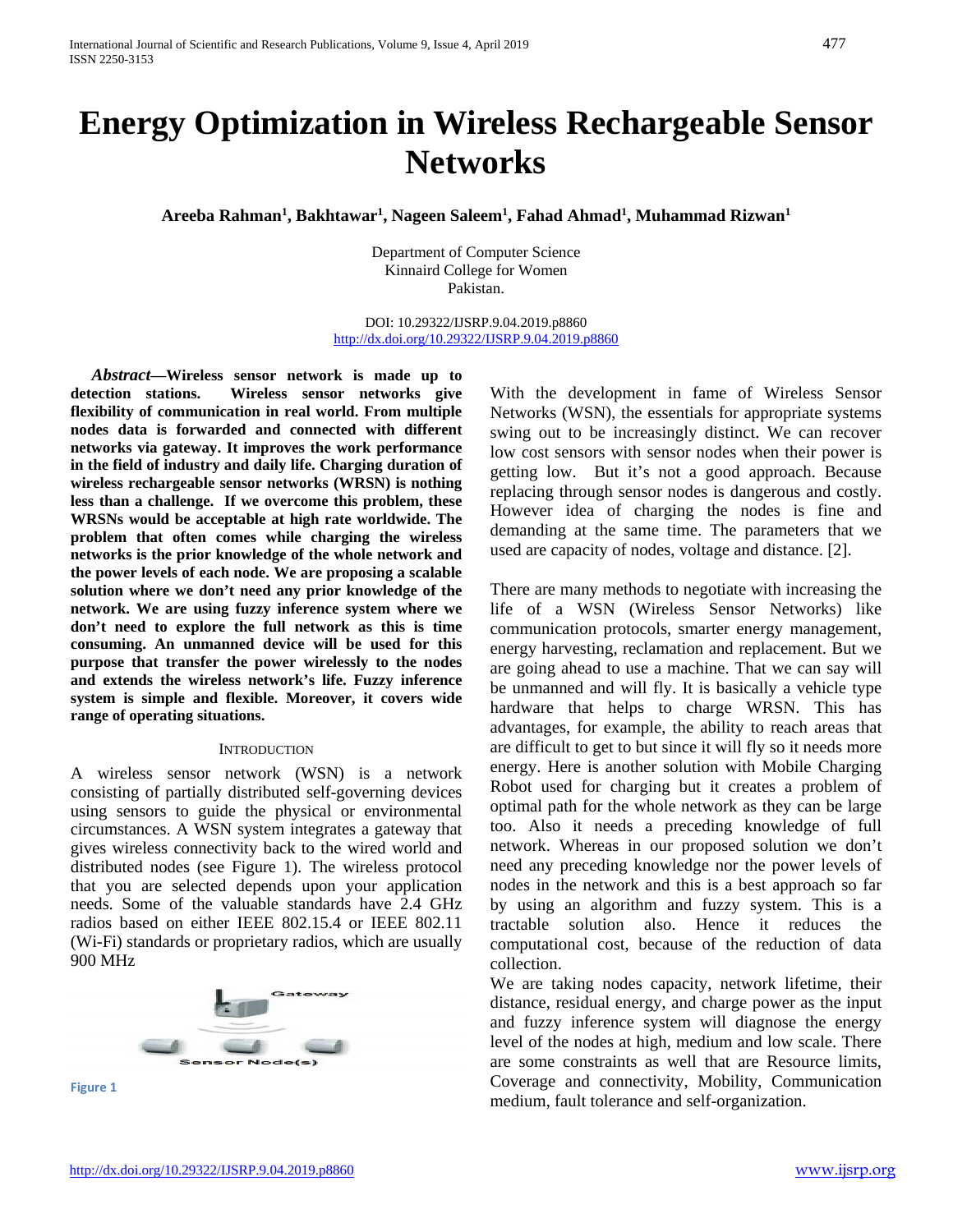WSN nodes are locally configured in some network topology. The line topology is also proper equally when we use a UAV as the MCR, which has ability to rapidly cross the area. This layout is also very practical and used to cover, operate, or maintain line based systems such as power lines, oil lines, and bridges.

We assume the definition of WRSN life as the time a percentage of the network dies.

.

The main problem that we discuss in this paper is the stopping point in an exploration path, and the amount of power to charge every node. The problem is following: we have given a set of sensor nodes on a line graph with each node at an unknown power level, and a UAV as an MCR with limited power. We are trying to increase the life of the WRSN as close to optimal as it is possible. The network dies once k nodes reach zero residual energy. There is no knowledge of the exact power level of any node prior to the UAV visiting the node, making it only possible to distinguish the nodes that need to be charged after they are visited. On the other hand, we consider the nodes have a known discharge rate and a known power level at a previous time instance. The network size is such a way that if the UAV visits the entire network, it will only be able to charge a single node. The UAV can charge one node at a time, but may be possible to charge several nodes in a single roundtrip. It needs to determine the farthest point. One of the key challenges connects with charging WRSN is deciding which node to charge if not all nodes can be charged. Deciding the power level of nodes in a WRSN is very important to completely charge the network. Charging and exploring a WRSN is based on the effectively collected power information, at the time of exploration. It enables the conservation of power and scalability of efficient WRSN charging.

# RELATED WORK

Work done in past days holding to WRSN have different aspects. Some code the power replacement using different techniques. While other work addresses different network types. Some author's code scalability of WRSN, others address the levels of power knowledge needed through charging algorithm. We now discuss these efforts and how they associate to our work.

Firstly, Replacement of sensor nodes in WRSNs is studied extensively. There are different power replacements techniques are presented in literature. Energy harvesting techniques are discussed to recharge WRSN using solar cells, wind, vibration, temperature

difference, human blood pressure. Since all distant sources for power replacement are temporary. It is uncertain and hard to control energy harvesting. An inevitable source for energy replacement is presented, a battery-based power source. There are different methods to charge wireless nodes using radio frequency (RF) harvester and strong coupled magnetic resonance (SCMR). It is discussed that both are energy distant sources and devoted energy sources can be used to replace the wireless nodes using RF harvester. Since in our work, we used the unmanned aerial robot for wireless power transfer, so to come through the energy risks and limitations, and diminishing energy efficiency transfer with increasing distance in RF harvester technique, we choose the SCMR technique.

Nonmoving charging stations with partly coverage area is used to increase the lifetime of nonmoving sensor based WRSN where a single MCR or many MCRs are used to charge all nodes of the network periodically. In our work, we presented a single MCR to charge as we do not need to travel each node or visiting the whole network exhaustively.

Secondly, to optimize an expanding network, scalability of the network is also very important to detect, as defined in. An optimal solution is presented for optimal moving progress of MCR. Scalability in WRSN has been addressed using various MCR units for charging, by defining their synchronization and recharging activities. Using minimal number of MCR units with effective charging quality decreased an NP-Hard problem to a vehicular routing problem because of distance constraints. To modify scalability, an estimation algorithm is presented to cut off linear constraint, in a MCR is used to charge another MCR. Various nodes are charged at a same time. In our work, we presented a solution with a single MCR for a large area tied WRSN.

When the size of WRSN is increased, the cost for data propagation also increases. Several effective algorithms have been presented to decrease the sensors' energy to account data towards sink and modify data collection and refill of sensors both at same time, in two phases. Integrating both phases also cause an NP-Hard problem, demands full knowledge of power levels of nodes. A battery-aware mobile energy replacement and data collection method is presented which needs incomplete knowledge of sensor's power levels while differentiating the WRSN arbitrary. In our work, our proposed solution decreases the data propagation amount does not require any prior knowledge for charging using a single MCR.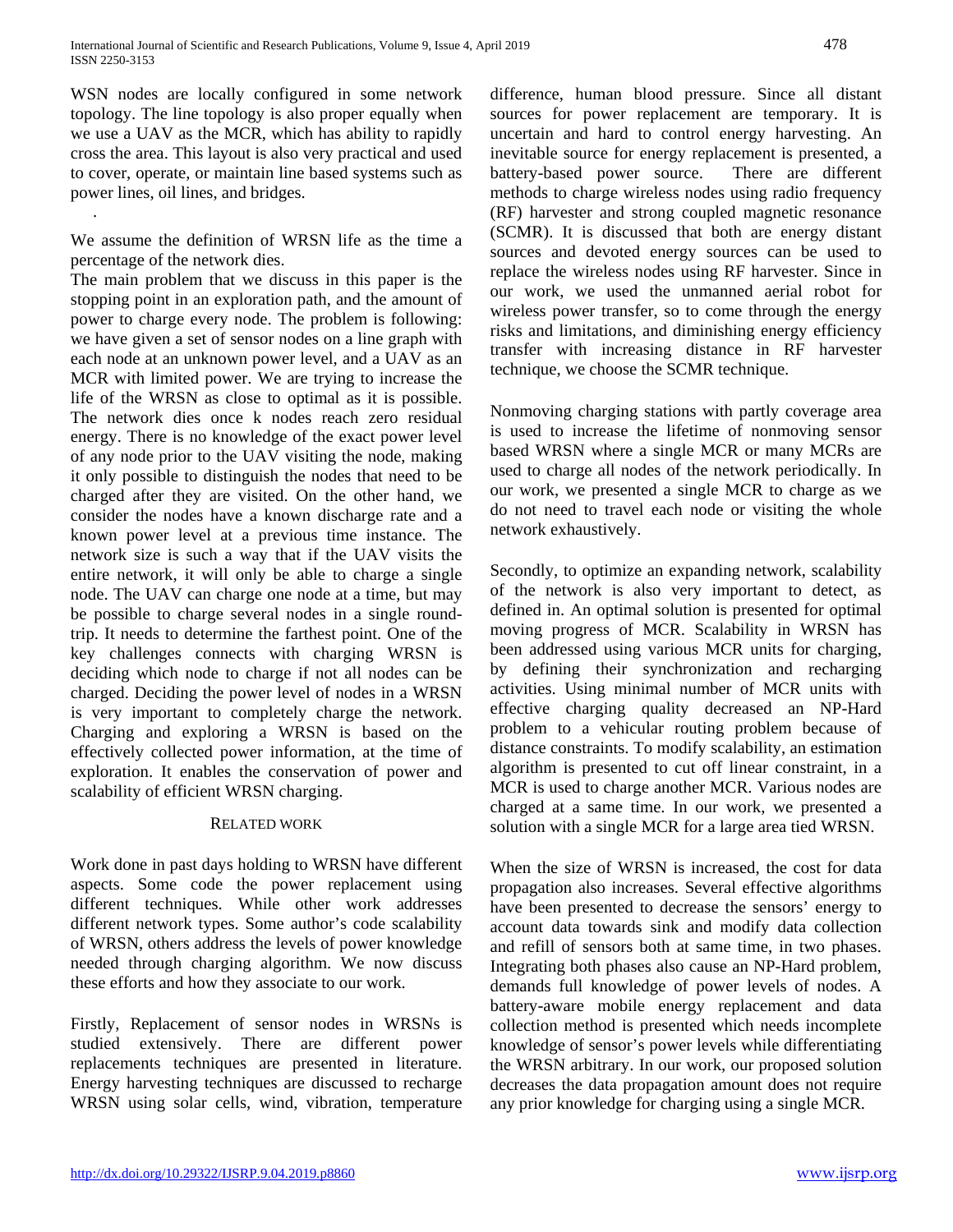When WRSNs size is increased, it is impossible to pile up the cost of power information. A power observance protocol is defined to solve this problem, however various MCR units are used and prior knowledge of nodes also needed. Most charging solutions needs full knowledge of all sensor nodes' power levels. Full knowledge is also necessary when addressing the charging problem as an optimization problem, where the ratio between the MCR leisure times over cycle time is increased. While sensor nodes are less energy exacting, most of the energy is swelled by the transceivers, and more power can be saved by decreasing energy information organization. This needs for energy information in moving limits the scalability of WRSN. We try to code WRSN scalability by destructing the need for a priori energy information.

Most of the solutions for WRSN need full knowledge of power levels. In an incomplete knowledge adaptive approach, power level information from negotiate of a subset of nodes was used to increase the lifetime of a WRSN. They choose a single MCR that update its path based on the energy redundant rate of the selected sight, consider they indicate the activity of nodes in their neighborhood. While this approach needs less information, it still requires a priori knowledge. Zero knowledge-based algorithms using several MCR units were existing for charging WRSN. The authors examine different charging algorithms, two of which were zero knowledge algorithms: (1) centralized charging (CC) and (2) distributed charging (DC). In both DC and CC, the MCR cautiously visits all the nodes in its denominating or discussing region, respectively. They reported that the no knowledge algorithms had lower performance when analyzing to other full or incomplete knowledge based progress when assuming network life. In this work, we present both a no-knowledge and a fullknowledge based progress using a single MCR. We did not examine our work to other zero-based knowledge approaches, since we use a single MCR while others use several. We also did not compare our work to other single MCR algorithms, since they need full sensor nodes' power knowledge. A full-knowledge progress imagine a priori knowledge of all sensor nodes' power levels, while a no-knowledge progress needs only the discharge rates and power levels at the last time of network skiing. Our no-knowledge progress renders close to the full-knowledge of network progress.

# ANFIS DEFINED

The proposed architecture is to keep all the nodes in the network alive and moderate. Fuzzy logic is one of the most efficient qualitative computer methods initially developed in the 1960s by Dr. Lotfi Zadeh of the University of California in Berkeley. It is a computer approach based on "degrees of truth, "i.e. membership, rather than the usual" true or false" logic (1 or 0), on which the modern computer is based.

An Adaptive Neuro fuzzy Inference System (ANFIS) is an Artificial Neural Network (ANN) approach that is functionally equivalent to a first-order Sugeno-style Fuzzy Inference System (FIS). Before using fuzzy logic, Boolean values have been used to represent the input feature, whereas in ANFIS, membership functions have been used. As in the car speed case

| Slow | medium | fast | $\cdots$ | $\cdots$ | output |
|------|--------|------|----------|----------|--------|
| 0    |        |      |          |          |        |
|      |        |      |          |          |        |

These are Boolean values to represent the speed of car, but with membership functions it will look like this

| $\mu$ slow | umedium | ufast | output |
|------------|---------|-------|--------|
| - ()       | 0.25    | 0.75  |        |
| 0.9        | 0.1     |       |        |

The adaptive fuzzy rule based system is used to keep the wireless sensor network in moderate condition so that all nodes in the network remain active. Figuring out the problem area the expert system is meant to establish to define certain inputs as per the factors of sensor nodes. The fuzzy based solution analysis the condition of nodes and network and using the Sugeno model of ANFIS. The fuzzy expert system detect the node first that needs charging by the health of the node.

An architecture of energy optimization in wireless sensor networks is proposed by the input values on sensing nodes. There are various parameters that are responsible for the energy loss and with some other symptoms charging of network nodes can be optimized. Figure 2 shows the diagrammatical representation of wireless sensor network symptoms taken as inputs and their linkage with the ANFIS Sugeno model that produces the analytical risk quotient of node as output.

Based on the above parameters using Sugeno model, we designed certain predefined rules for the knowledge based fuzzy inference system for analyzing the charging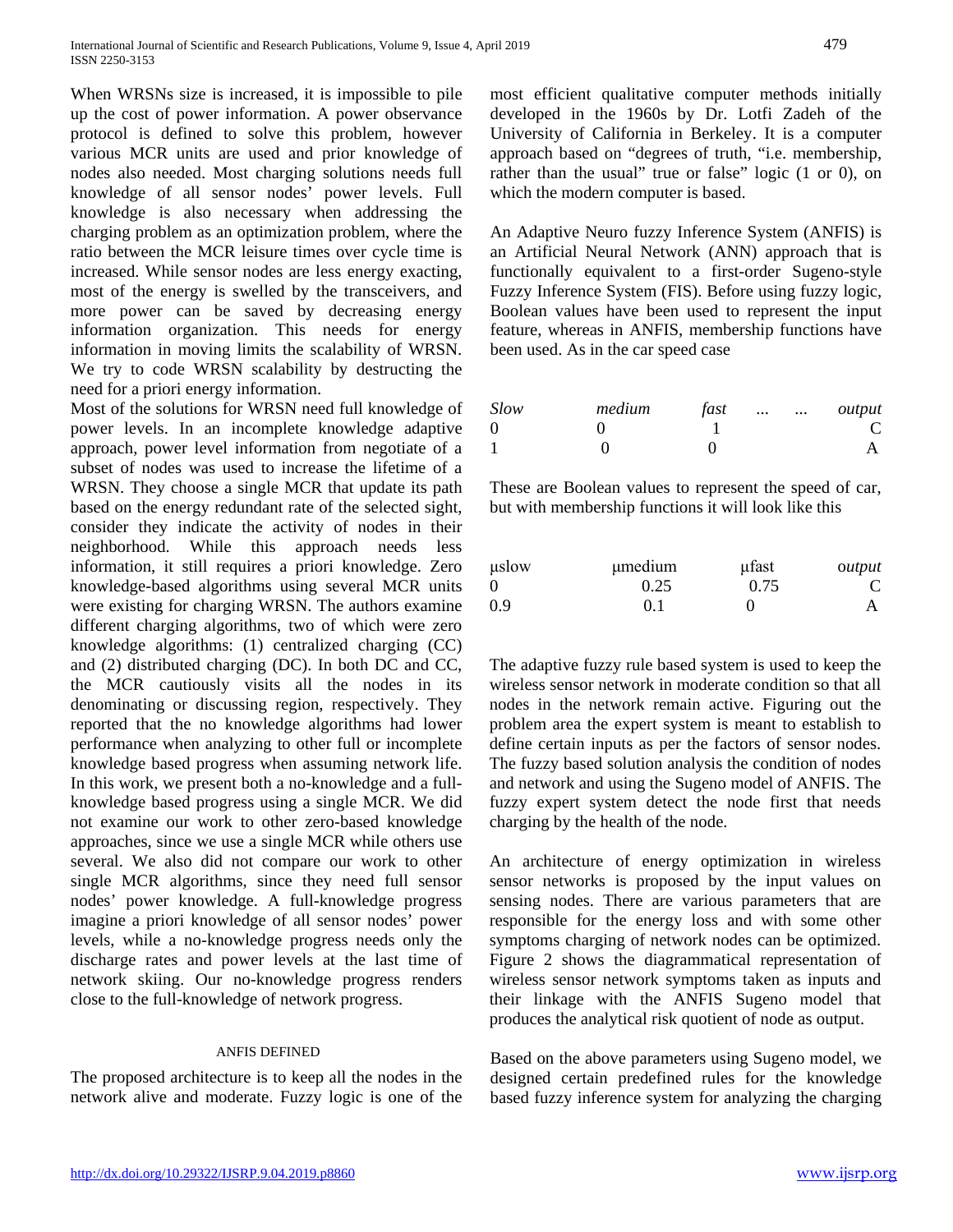level of nodes in a sensor network. Following are some rules summed up:



- If average residual energy  $=$  low and node capacity  $=$  small and network lifetime  $=$  low and network size  $=$  large and node health  $=$  weak then node condition  $=$  Weak
- If average residual energy = low and node capacity = medium and network lifetime = medium and network size  $=$  medium and node health = medium then node condition = Moderate
- If average residual energy = medium and node capacity = medium and network lifetime = medium and network size = small and node  $health = normal$  then node condition  $=$  Moderate
- If average residual energy = medium and node capacity = High and network lifetime = High and network size  $=$  small and node health  $=$ good then node condition = Active
- If average residual energy = high and node capacity  $=$  small and network lifetime  $=$  medium

and network size  $=$  medium and node health  $=$ good then node condition  $=$  Active

- If average residual energy = medium and node capacity  $=$  small and network lifetime  $=$  low and network size  $=$  large and node health  $=$  weak then node condition  $=$  Weak
- If average residual energy  $=$  medium and node capacity = medium and network lifetime = high and network size  $=$  small and node health  $=$ good then node condition = Active.
- If node capacity  $=$  small and network lifetime  $=$ low and network size  $=$  large and node health  $=$ normal then node condition  $=$  Weak
- If average residual energy = low and node capacity  $=$  small and network lifetime  $=$  low and network size  $=$  large and node health  $=$  weak then node condition  $=$  Weak
- If average residual energy = high and node capacity  $=$  small and network lifetime  $=$  low and network size  $=$  large and node health  $=$  weak then node condition  $=$  Weak
- If average residual energy  $=$  medium and node capacity  $=$  small and network lifetime  $=$  medium and network size  $=$  normal and node health  $=$ good then node condition  $=$  Active

# PROPOSED SYSTEM

Charging the wireless network is nothing less than a challenge. There are several techniques to charge the wireless sensor network like communication protocols, energy harvesting, and periodic recharging etc. All of the techniques requires prior knowledge of the whole network before recharge them. Prior knowledge needs more cost and it takes extra time. We proposed a solution that saves the cost and it doesn't require any prior knowledge before charging.

Basically, an unmanned device is used that charges the sensor network wirelessly. Our charging solution doesn't require power levels of the nodes initially. It not only reduces the cost but also reduces the complexity, data collection and transmission power. However, charging the nodes without prior knowledge can be challenging.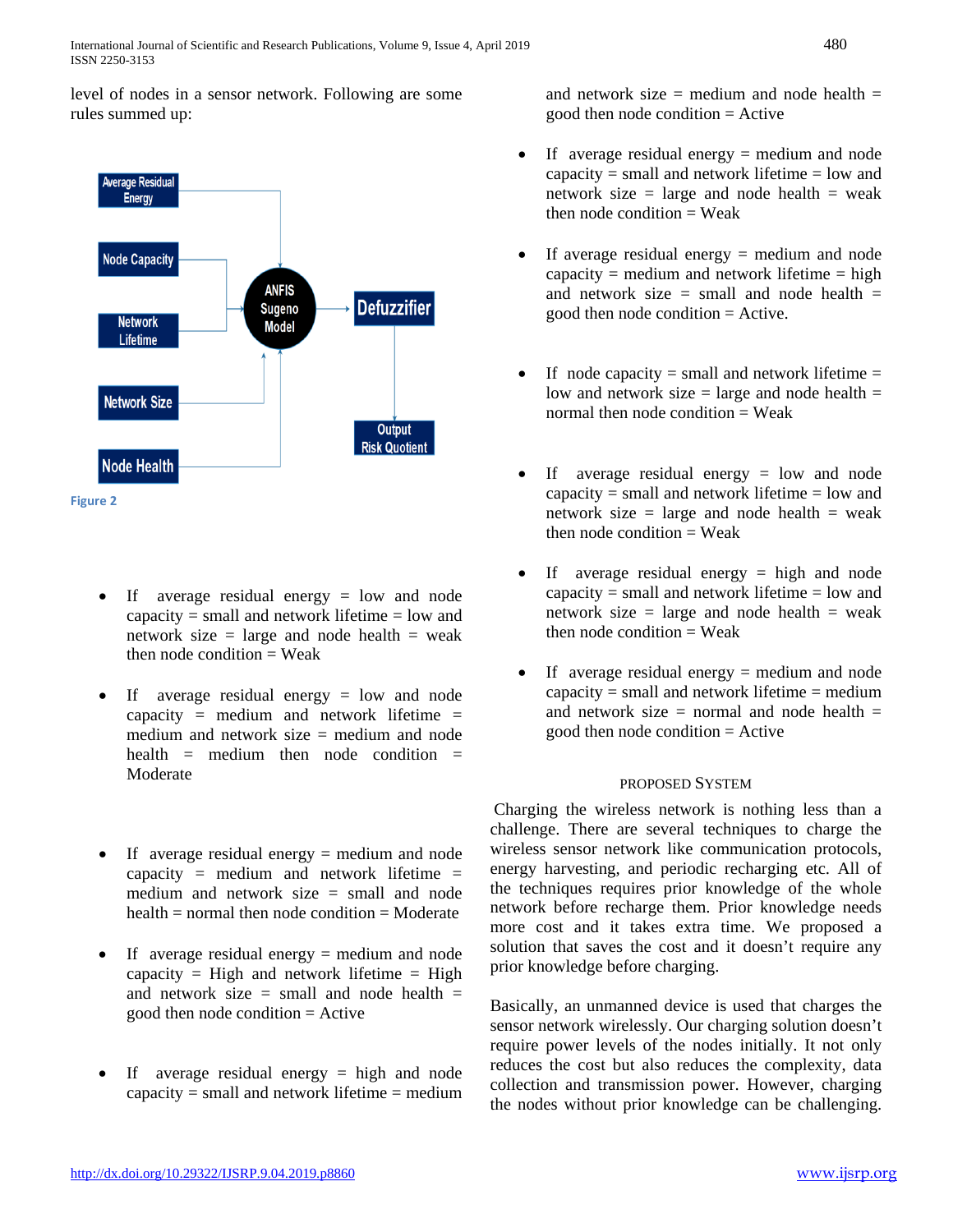Our device will start exploring the network with zero knowledge, at first it charge only one node. After exploring the whole network, it can charge multiple nodes at a time. After simulations, it can be found that any node in weak condition is charged at the top priority when the device completes its roundtrip as shown in the figure 3.



These are the nodes with energy levels. The general problem that is usually faced is the stopping point of the device. This can be overcome by the simulations. In this way it can easily identify which nodes to charge. The blue color indicates residual energy and orange indicates energy transmitted by the device. It can be done on a limited network but if the network limit or size exceeds then the limited size then a strategy of lithium ion batteries are used. Basically sensor nodes have same power capacity. We can assume that all nodes starts from the same power level. The main idea is to keep the network and nodes alive and in moderate condition so that the network doesn't die.

#### SIMULATION BASED RESULT AND DISCUSSION

## A. Fuzzy Inference System using Sugeno Model

In fuzzy inference system, Sugeno model is developed by defining average residual energy, node capacity, network lifetime, network size and node health as inputs and Node condition risk quotient as output as shown in figure 4.



**Figure 4**

## B. Membership Function Plot:

The major symptoms are taken as inputs and then according to the suitable ranges membership functions have been define that determines the condition of node ( Weak, Moderate, High) as shown in the figure 5.



#### C. Rule Viewer:

On the basis of the if-then rules defined, a set of values are obtained and processed using rule viewer. The Rule Viewer presents the on sight view of the fuzzy inference system"s process. The Rule Viewer also depicts how the shape of certain membership functions influences the final result. Each rule is a row of plots, and each column is a variable.The system has a single output (risk quotient), obtained using weighted average defuzzification process. In this research paper, linear type membership functions are used as shown in figure 6.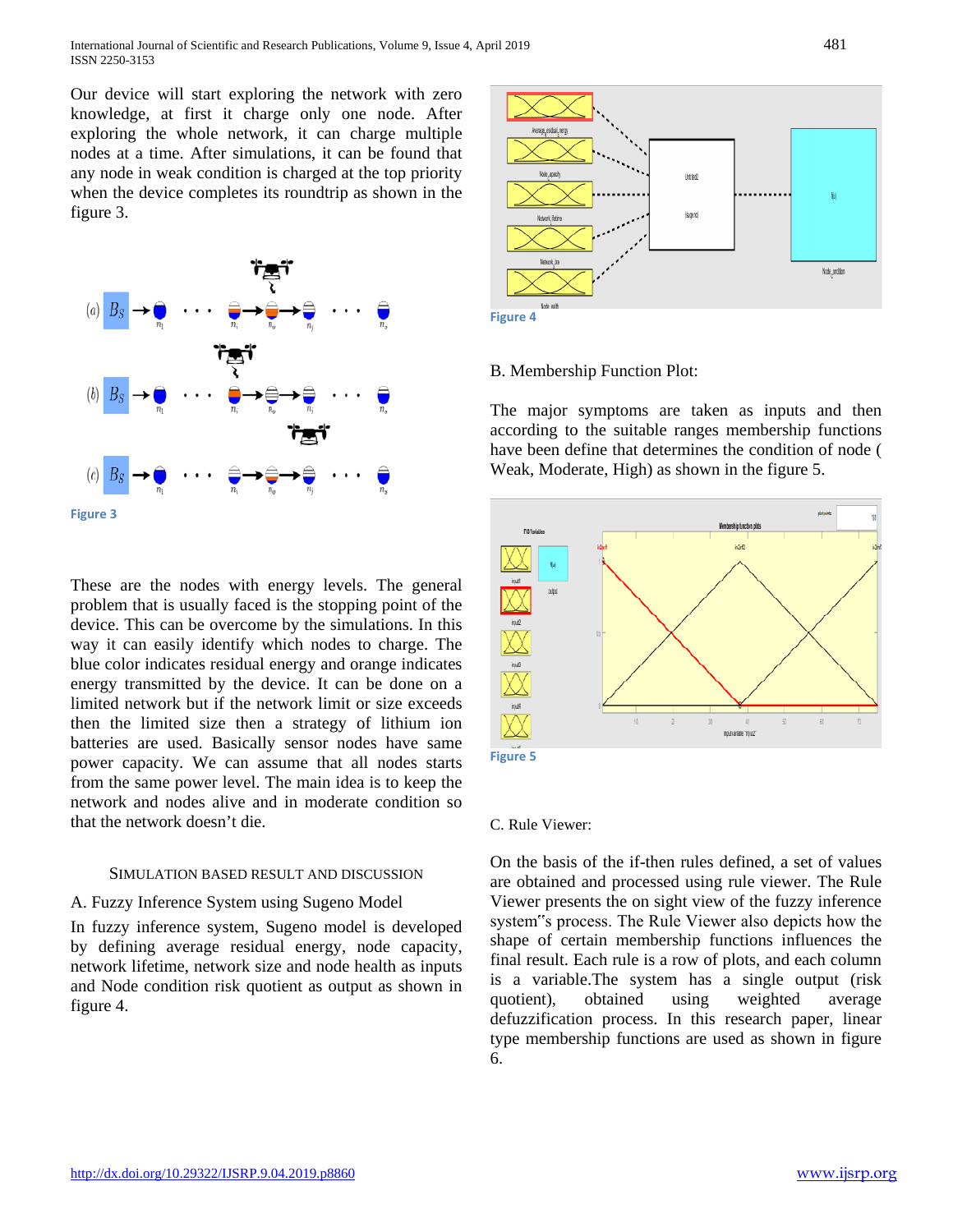

D. NFIS Training and Testing performance

70% of the processed data is used for training while 30% of the same data is utilized for testing purpose that represents the following data.



**Figure 7**



**Figure 8**

F. Surface Viewer for Node Condition:

After training and testing of the processed data, a 3-D surface plot is obtained as shown in Figure with any two input variables on the horizontal & vertical axis and the output variable on the third axis. The surface viewer provides the facility of examining it at different angles for any further corrections.





G. Neuro fuzzy Inference system model:

After the training of the system is completed using NFIS, the final neuro-fuzzy inference system model is obtained as shown in figure , indicating the five inputs and output as per their different combinations.



**Figure 10**